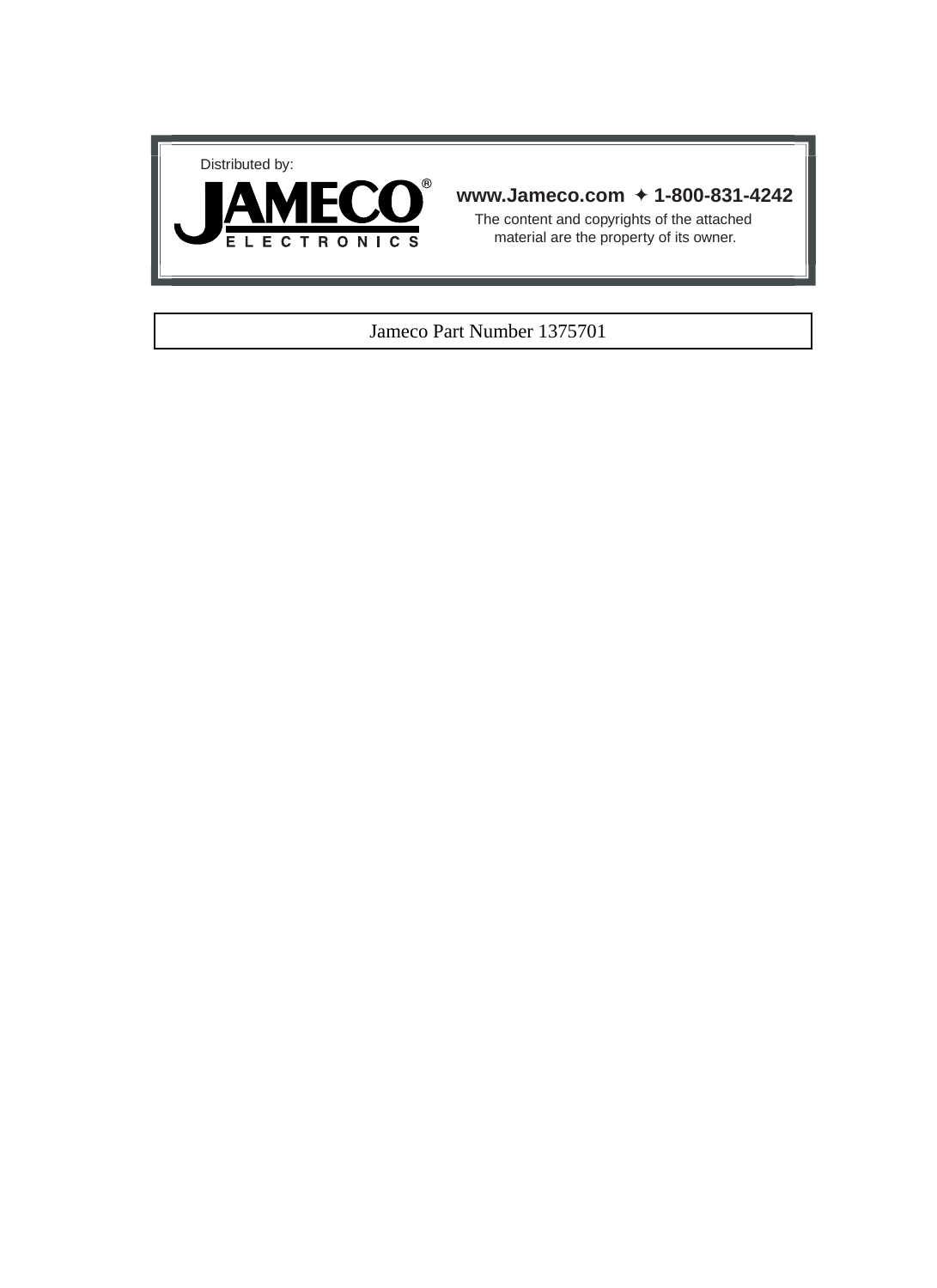# Radial Lead Type

Series: SU(Bi-polar) Type : A

■ Features Endurance: 85°C 2000 h RoHS directive compliant





#### $\blacksquare$  Specifications

| Category temp. range  | $-40$ to $+85^{\circ}$ C                                                                                                                                                                  |     |                                         |    |    |                |    |                             |  |  |  |
|-----------------------|-------------------------------------------------------------------------------------------------------------------------------------------------------------------------------------------|-----|-----------------------------------------|----|----|----------------|----|-----------------------------|--|--|--|
| Rated W.V. Range      | 6.3 to 50 V .DC                                                                                                                                                                           |     |                                         |    |    |                |    |                             |  |  |  |
| Nominal Cap. Range    | 0.47 to $6800 \mu F$                                                                                                                                                                      |     |                                         |    |    |                |    |                             |  |  |  |
| Capacitance Tolerance | $\pm 20$ % (120Hz/+20°C)                                                                                                                                                                  |     |                                         |    |    |                |    |                             |  |  |  |
| DC Leakage Current    | $l \leq 0.03$ CV + 3( $\mu$ A) after 5 minutes                                                                                                                                            |     |                                         |    |    |                |    |                             |  |  |  |
| tan $\delta$          | Please see the attached standard products list.                                                                                                                                           |     |                                         |    |    |                |    |                             |  |  |  |
|                       | W.V. (V)                                                                                                                                                                                  | 6.3 | 10                                      | 16 | 25 | 35             | 50 |                             |  |  |  |
| Characteristics       | $Z(-25^{\circ}C)/Z(+20^{\circ}C)$                                                                                                                                                         | 4   | 3                                       | 2  | 2  | $\overline{2}$ | 2  | (Impedance ratio at 120 Hz) |  |  |  |
| at Low Temperature    | $Z(-40^{\circ}C)/Z(+20^{\circ}C)$                                                                                                                                                         | 8   | 6                                       | 4  | 4  | 4              | 3  |                             |  |  |  |
|                       | 1. Add 0.5 per 1000 µF for product of 1000 µF or more at -25 $^{\circ}$ C                                                                                                                 |     |                                         |    |    |                |    |                             |  |  |  |
|                       | 2. Add 1.0 per 1000 µF for product of 1000 µF or more at -40 $^{\circ}$ C                                                                                                                 |     |                                         |    |    |                |    |                             |  |  |  |
|                       | After 2000 hours application of DC working voltage (1000 hours for each polarity) at $+85^{\circ}$ C, the<br>capacitor shall meet the following limits.                                   |     |                                         |    |    |                |    |                             |  |  |  |
| Endurance             | Capacitance change<br>$\pm$ 20% of initial measured value                                                                                                                                 |     |                                         |    |    |                |    |                             |  |  |  |
|                       | $\tan \delta$                                                                                                                                                                             |     | $\leq$ 150 % of initial specified value |    |    |                |    |                             |  |  |  |
|                       | DC leakage current<br>$\le$ initial specified value                                                                                                                                       |     |                                         |    |    |                |    |                             |  |  |  |
| <b>Shelf Life</b>     | After storage for 1000 hours at +85±2 °C with no voltage applied and then being stabilized<br>at +20 °C, capacitors shall meet the limits specified in Endurance (With voltage treatment) |     |                                         |    |    |                |    |                             |  |  |  |

Dimensions in mm (not to scale)



2.0 | 2.5 | 3.5 | 5.0 | 5.0 | 7.5 | 7.5

Lead space P

Design, and specifications are each subject to change without notice. Ask factory for the current technical specifications before purchase and / or use. Should a safety concern arise regarding this product please be sure t and / or use. Should a safety concern arise regarding this product, please be sure to contact us immediately.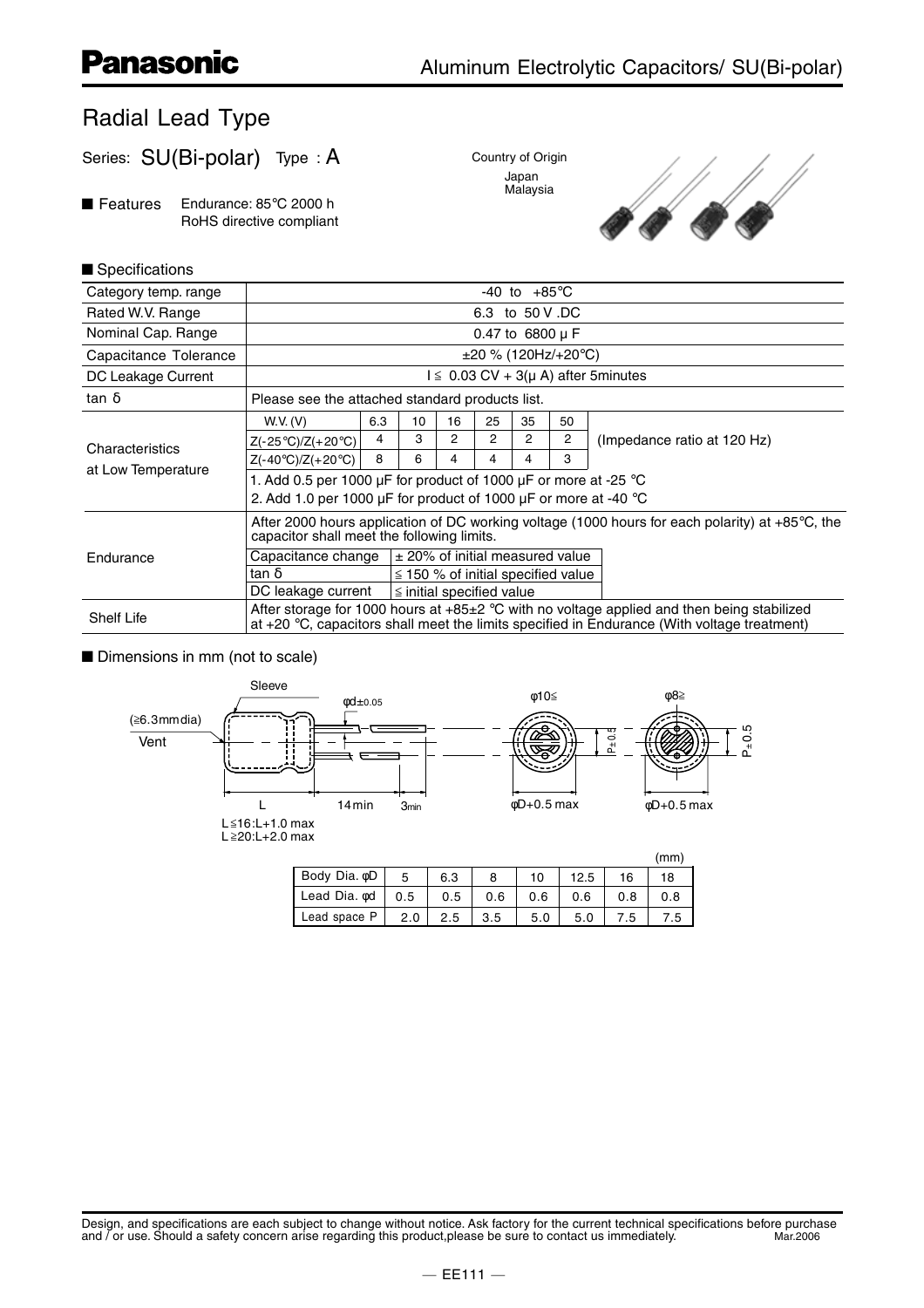#### ■ Standard Products(Bi-polar)

|      | Case size    |                | Specification |                               |                                                                                                          |      | Lead Length          |                 |            | Min.PackagingQty     |          |        |
|------|--------------|----------------|---------------|-------------------------------|----------------------------------------------------------------------------------------------------------|------|----------------------|-----------------|------------|----------------------|----------|--------|
| W.V. | Cap.         | Dia.           | Length        | Ripple                        | $tan \delta$                                                                                             | Lead | Lead Space           |                 |            | Part No.             | Straight | Taping |
|      | $(\pm 20\%)$ |                |               | current<br>(120Hz)<br>(+85°C) |                                                                                                          | Dia. |                      | Straight Taping | Taping     |                      | Leads    |        |
| (V)  | $(\mu F)$    |                | (mm) (mm)     | (mA)                          | (120Hz)<br>$\left  \left( +20^{\circ} \text{C} \right) \right  \left( \text{m} \text{m} \right) \right $ |      | $\vert$ (mm) $\vert$ | ∗∗B<br>(mm)     | ≭i<br>(mm) |                      | (pcs)    | (pcs)  |
|      | 330          | 8              | 11.5          | 250                           | 0.30                                                                                                     | 0.6  | 3.5                  | 5.0             |            | ECEA0JN331U()        | 200      | 1000   |
|      | 470          | 10             | 12.5          | 310                           | 0.30                                                                                                     | 0.6  | 5.0                  | 5.0             |            | ECEA0JN471X()        | 200      | 500    |
|      | 1000         | 10             | 20            | 430                           | 0.30                                                                                                     | 0.6  | 5.0                  | 5.0             |            | ECEA0JN102U()        | 200      | 500    |
| 6.3  | 2200         | 12.5           | 25            | 660                           | 0.32                                                                                                     | 0.6  | 5.0                  | 5.0             |            | ECEA0JN222U()        | 200      | 500    |
|      | 3300         | 16             | 25            | 760                           | 0.34                                                                                                     | 0.8  | 7.5                  | 7.5             |            | ECEA0JN332U()        | 100      | 250    |
|      | 4700         | 16             | 31.5          | 1170                          | 0.36                                                                                                     | 0.8  | 7.5                  |                 |            | ECEA0JN472U          | 100      |        |
|      | 6800         | 18             | 35.5          | 1450                          | 0.40                                                                                                     | 0.8  | 7.5                  |                 |            | ECEA0JN682U          | 50       |        |
|      | 47           | 5              | 11.0          | 90                            | 0.25                                                                                                     | 0.5  | 2.0                  | 5.0             | 2.5        | ECEA1AN470U()        | 200      | 2000   |
|      | 100          | 6.3            | 11.2          | 130                           | 0.25                                                                                                     | 0.5  | 2.5                  | 5.0             | 2.5        | ECEA1AN101X()        | 200      | 2000   |
|      | 220          | 8              | 11.5          | 200                           | 0.25                                                                                                     | 0.6  | 3.5                  | 5.0             |            | ECEA1AN221U()        | 200      | 1000   |
|      | 330          | 10             | 16            | 280                           | 0.25                                                                                                     | 0.6  | 5.0                  | 5.0             |            | ECEA1AN331U()        | 200      | 500    |
| 10   | 470          | 10             | 16            | 340                           | 0.25                                                                                                     | 0.6  | 5.0                  | 5.0             |            | ECEA1AN471U()        | 200      | 500    |
|      | 1000         | 12.5           | 20            | 470                           | 0.25                                                                                                     | 0.6  | 5.0                  | 5.0             |            | ECEA1AN102X()        | 200      | 500    |
|      | 2200         | 16             | 25            | 690                           | 0.27                                                                                                     | 0.8  | 7.5                  | 7.5             |            | ECEA1AN222U()        | 100      | 250    |
|      | 3300         | 16             | 31.5          | 1090                          | 0.29                                                                                                     | 0.8  | 7.5                  |                 |            | ECEA1AN332U          | 100      |        |
|      | 4700         | 18             | 35.5          | 1200                          | 0.31                                                                                                     | 0.8  | 7.5                  |                 |            | ECEA1AN472U          | 50       |        |
|      | 10           | $\overline{5}$ | 11            | 40                            | 0.20                                                                                                     | 0.5  | 2.0                  | 5.0             | 2.5        | ECEA1CN100U()        | 200      | 2000   |
|      | 22           | 5              | 11            | 60                            | 0.20                                                                                                     | 0.5  | 2.0                  | 5.0             | 2.5        | ECEA1CN220U()        | 200      | 2000   |
|      | 33           | 5              | 11            | 80                            | 0.20                                                                                                     | 0.5  | 2.0                  | 5.0             | 2.5        | ECEA1CN330U()        | 200      | 2000   |
|      | 47           | 6.3            | 11.2          | 100                           | 0.20                                                                                                     | 0.5  | 2.5                  | 5.0             | 2.5        | ECEA1CN470U()        | 200      | 2000   |
|      | 220          | 10             | 12.5          | 260                           | 0.20                                                                                                     | 0.6  | 5.0                  | 5.0             |            | <b>ECEA1CN221X()</b> | 200      | 500    |
| 16   | 330          | 10             | 16            | 330                           | 0.20                                                                                                     | 0.6  | 5.0                  | 5.0             |            | ECEA1CN331U()        | 200      | 500    |
|      | 470          | 10             | 20            | 380                           | 0.20                                                                                                     | 0.6  | 5.0                  | 5.0             |            | ECEA1CN471U()        | 200      | 500    |
|      | 1000         | 12.5           | 25            | 560                           | 0.20                                                                                                     | 0.6  | 5.0                  | 5.0             |            | ECEA1CN102U()        | 200      | 500    |
|      | 2200         | 16             | 31.5          | 750                           | 0.22                                                                                                     | 0.8  | 7.5                  |                 |            | ECEA1CN222U          | 100      |        |
|      | 3300         | 18             | 35.5          | 900                           | 0.24                                                                                                     | 0.8  | 7.5                  |                 |            | ECEA1CN332U          | 50       |        |
|      | 10           | 5              | 11            | 45                            | 0.15                                                                                                     | 0.5  | 2.0                  | 5.0             | 2.5        | ECEA1EN100U()        | 200      | 2000   |
|      | 22           | 5              | 11            | 60                            | 0.15                                                                                                     | 0.5  | 2.0                  | 5.0             | 2.5        | ECEA1EN220X()        | 200      | 2000   |
|      | 33           | 6.3            | 11.2          | 90                            | 0.15                                                                                                     | 0.5  | 2.5                  | 5.0             | 2.5        | ECEA1EN330U()        | 200      | 2000   |
|      | 47           | 6.3            | 11.2          | 110                           | 0.15                                                                                                     | 0.5  | 2.5                  | 5.0             | 2.5        | ECEA1EN470U()        | 200      | 2000   |
|      | 100          | 8              | 11.5          | 180                           | 0.15                                                                                                     | 0.6  | 3.5                  | 5.0             |            | ECEA1EN101U()        | 200      | 1000   |
| 25   | 220          | 10             | 16            | 320                           | 0.15                                                                                                     | 0.6  | 5.0                  | 5.0             |            | ECEA1EN221U()        | 200      | 500    |
|      | 330          | 12.5           | 20            | 350                           | 0.15                                                                                                     | 0.6  | 5.0                  | 5.0             |            | ECEA1EN331U()        | 200      | 500    |
|      | 470          | 12.5           | 20            | 430                           | 0.15                                                                                                     | 0.6  | 5.0                  | 5.0             |            | ECEA1EN471U()        | 200      | 500    |
|      | 1000         | 16             | 25            | 680                           | 0.15                                                                                                     | 0.8  | 7.5                  | 7.5             |            | ECEA1EN102U()        | 100      | 250    |
|      | 2200         | 18             | 35.5          | 900                           | 0.17                                                                                                     | 0.8  | 7.5                  |                 |            | ECEA1EN222U          | 50       |        |
| 35   | 10           | 5              | 11            | 43                            | 0.15                                                                                                     | 0.5  | 2.0                  | 5.0             | 2.5        | ECEA1VN100U()        | 200      | 2000   |
|      | 22           | 6.3            | 11.2          | 80                            | 0.15                                                                                                     | 0.5  | 2.5                  | 5.0             | 2.5        | ECEA1VN220U()        | 200      | 2000   |
|      | 33           | 8              | 11.5          | 100                           | 0.15                                                                                                     | 0.6  | 3.5                  | 5.0             |            | ECEA1VN330U()        | 200      | 1000   |
|      | 47           | 8              | 11.5          | 120                           | 0.15                                                                                                     | 0.6  | 3.5                  | 5.0             |            | ECEA1VN470U()        | 200      | 1000   |
|      | 100          | 10             | 16            | 230                           | 0.15                                                                                                     | 0.6  | 5.0                  | 5.0             |            | ECEA1VN101U()        | 200      | 500    |
|      | 220          | 12.5           | 20            | 360                           | 0.15                                                                                                     | 0.6  | 5.0                  | 5.0             |            | ECEA1VN221U()        | 200      | 500    |

When requesting taped product, please put the letter "B" or "i" between the "( )". Lead wire pitch B=5mm, 7.5mm,i=2.5mm. The taping dimensions are explained on p.196 of our Catalog. Please use it as a reference guide. Endurance: 85°C 2000h

Design, and specifications are each subject to change without notice. Ask factory for the current technical specifications before purchase and / or use. Should a safety concern arise regarding this product,please be sure to contact us immediately. Mar.2006